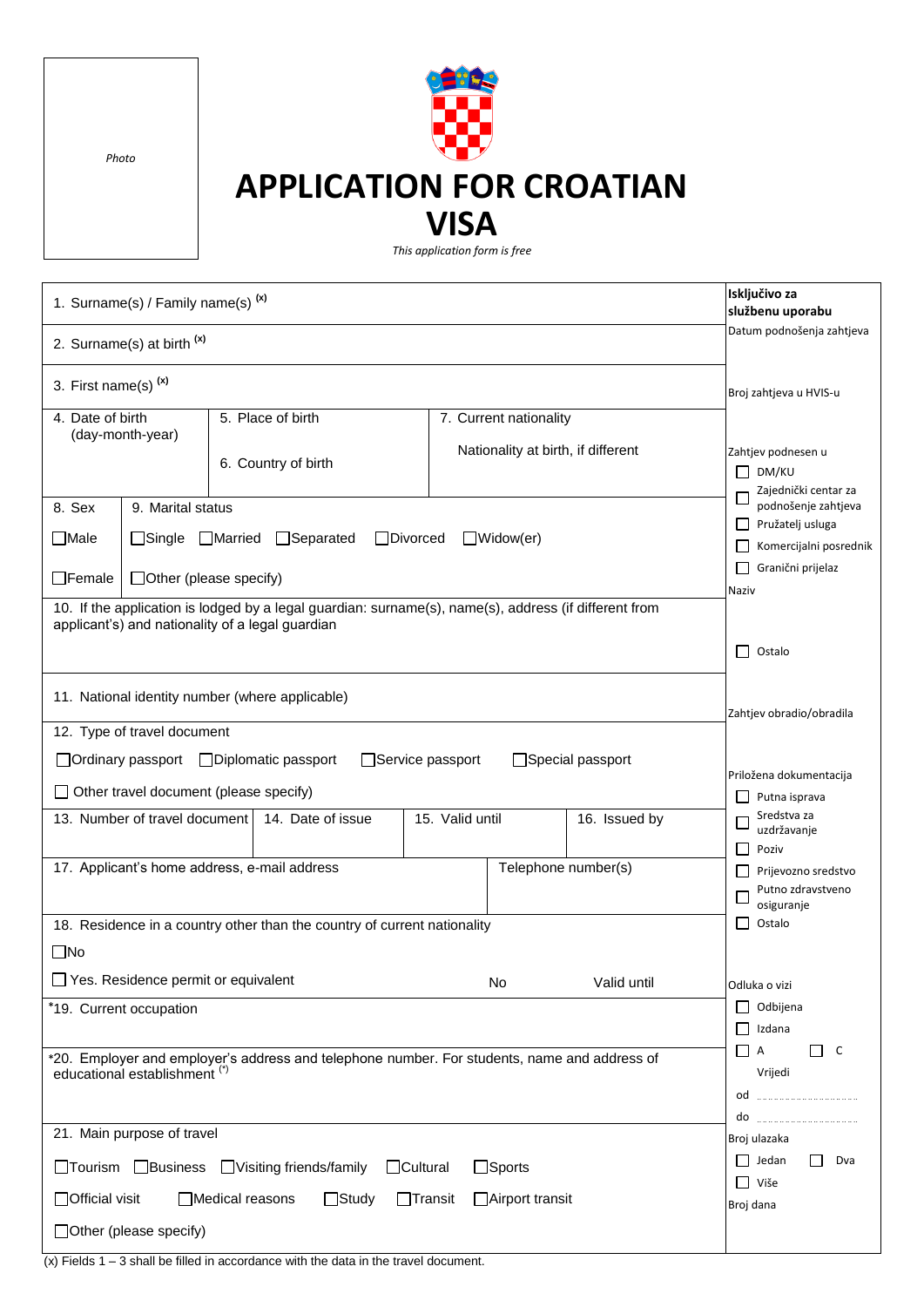| 22. Country of final destination                                                                                                                                                  | 23. Border of first entry                                                  |  |  |  |  |  |
|-----------------------------------------------------------------------------------------------------------------------------------------------------------------------------------|----------------------------------------------------------------------------|--|--|--|--|--|
| 24. Number of entry requested                                                                                                                                                     | 25. Duration of the intended stay or transit (indicate<br>number of days)  |  |  |  |  |  |
| □Single entry □Two entries □Multiple entries                                                                                                                                      |                                                                            |  |  |  |  |  |
| 26. Visa(s) issued during past three years                                                                                                                                        |                                                                            |  |  |  |  |  |
| $\square$ No                                                                                                                                                                      |                                                                            |  |  |  |  |  |
| $\Box$ Yes. Country and validity:                                                                                                                                                 |                                                                            |  |  |  |  |  |
| Valid from<br>Country                                                                                                                                                             | until                                                                      |  |  |  |  |  |
| Valid from<br>Country                                                                                                                                                             | until                                                                      |  |  |  |  |  |
| Valid from<br>Country                                                                                                                                                             | until                                                                      |  |  |  |  |  |
| 27. Fingerprints collected previously for the purpose of visa application                                                                                                         |                                                                            |  |  |  |  |  |
| $\square$ No<br>$\Box$ Yes. Date (if known)                                                                                                                                       |                                                                            |  |  |  |  |  |
| 28. Entry permit for the final country of destination, where applicable                                                                                                           |                                                                            |  |  |  |  |  |
| Issued by                                                                                                                                                                         | Valid from<br>until<br>30. Intended date of departure from the Republic of |  |  |  |  |  |
| 29. Intended date of arrival in the Republic of<br>Croatia                                                                                                                        |                                                                            |  |  |  |  |  |
| *31. Surname and first name of the inviting person(s) in the Republic of Croatia. If not applicable, name of<br>hotel(s) or temporary accomodation(s) in the Republic of Croatia. |                                                                            |  |  |  |  |  |
| Address and e-mail address from the inviting person(s) / hotel(s) /<br>Telephone and telefax<br>temporary accommodation(s)                                                        |                                                                            |  |  |  |  |  |
| *32. Name and address of inviting company/organisation<br>Telephone and telefax<br>Surname, first name, address, telephone, telefax and e-mail address of a contact person in     |                                                                            |  |  |  |  |  |
| company/organisation                                                                                                                                                              |                                                                            |  |  |  |  |  |
| *33. Cost of travelling and living during the stay is covered by                                                                                                                  |                                                                            |  |  |  |  |  |
| the applicant himself/herself                                                                                                                                                     | a host / company /organisation (please specify)<br>$\mathbf{I}$            |  |  |  |  |  |
|                                                                                                                                                                                   |                                                                            |  |  |  |  |  |
| Means of support                                                                                                                                                                  |                                                                            |  |  |  |  |  |
| Cash                                                                                                                                                                              | Means of support                                                           |  |  |  |  |  |
| Traveller's cheques                                                                                                                                                               | Cash                                                                       |  |  |  |  |  |
| Credit card(s)                                                                                                                                                                    | Accommodation provided                                                     |  |  |  |  |  |
| Prepaid accommodation                                                                                                                                                             | All expenses covered during the stay                                       |  |  |  |  |  |
| Prepaid transport<br>$\mathsf{I}$                                                                                                                                                 | Prepaid transport<br>$\mathsf{I}$                                          |  |  |  |  |  |
| Other (please specify)                                                                                                                                                            | Other (please specify)<br>$\mathbf{I}$                                     |  |  |  |  |  |
|                                                                                                                                                                                   |                                                                            |  |  |  |  |  |
|                                                                                                                                                                                   |                                                                            |  |  |  |  |  |

(\*)The fields marked with \* shall not be filled in by family members of EU, EEA and CH citizens (spouse, child, or dependent ascendant) while exercising their right of free movement. Family members of EU, EEA or CH citizens shall present documents to prove this relationship and fill in fields number 34 and 35.